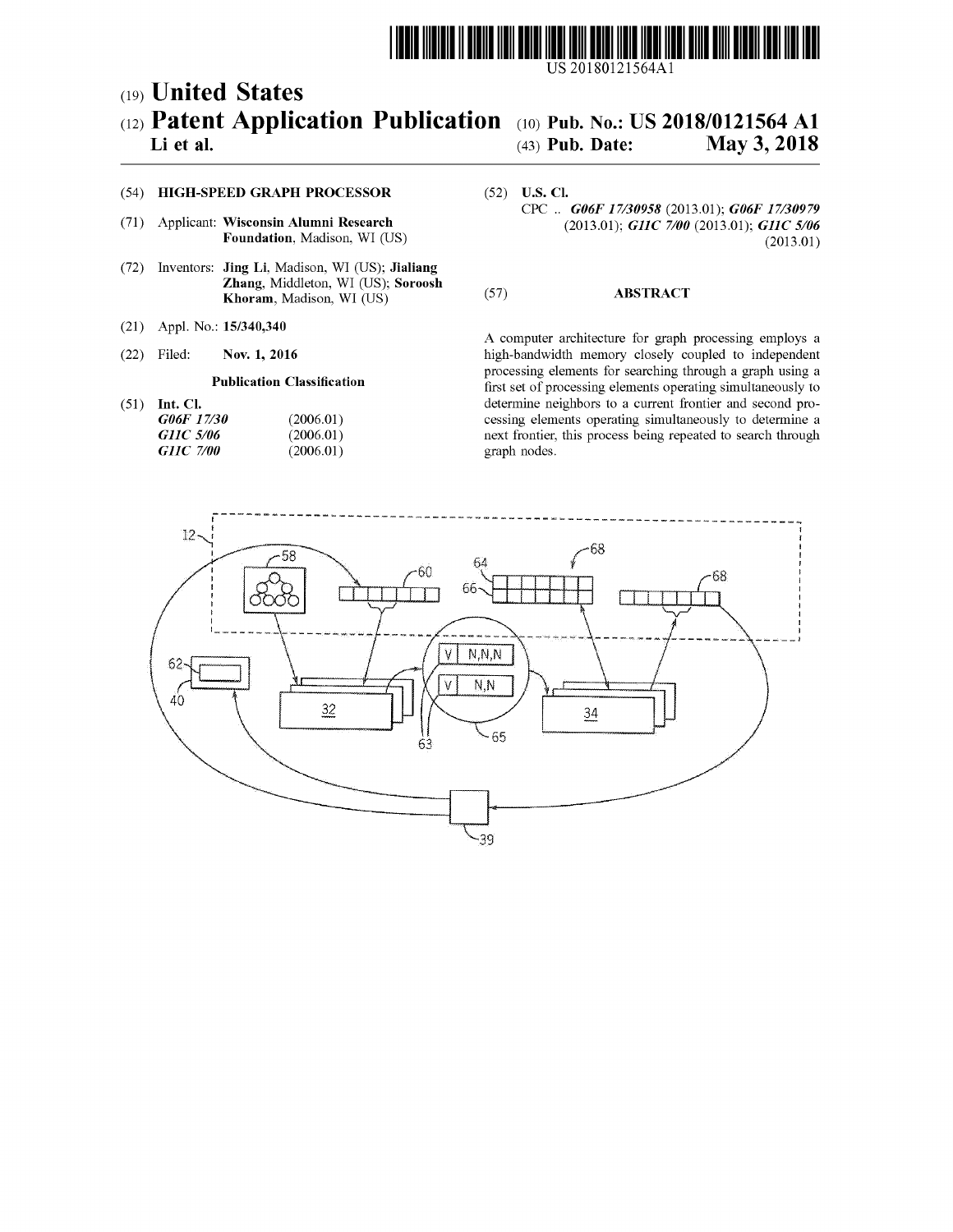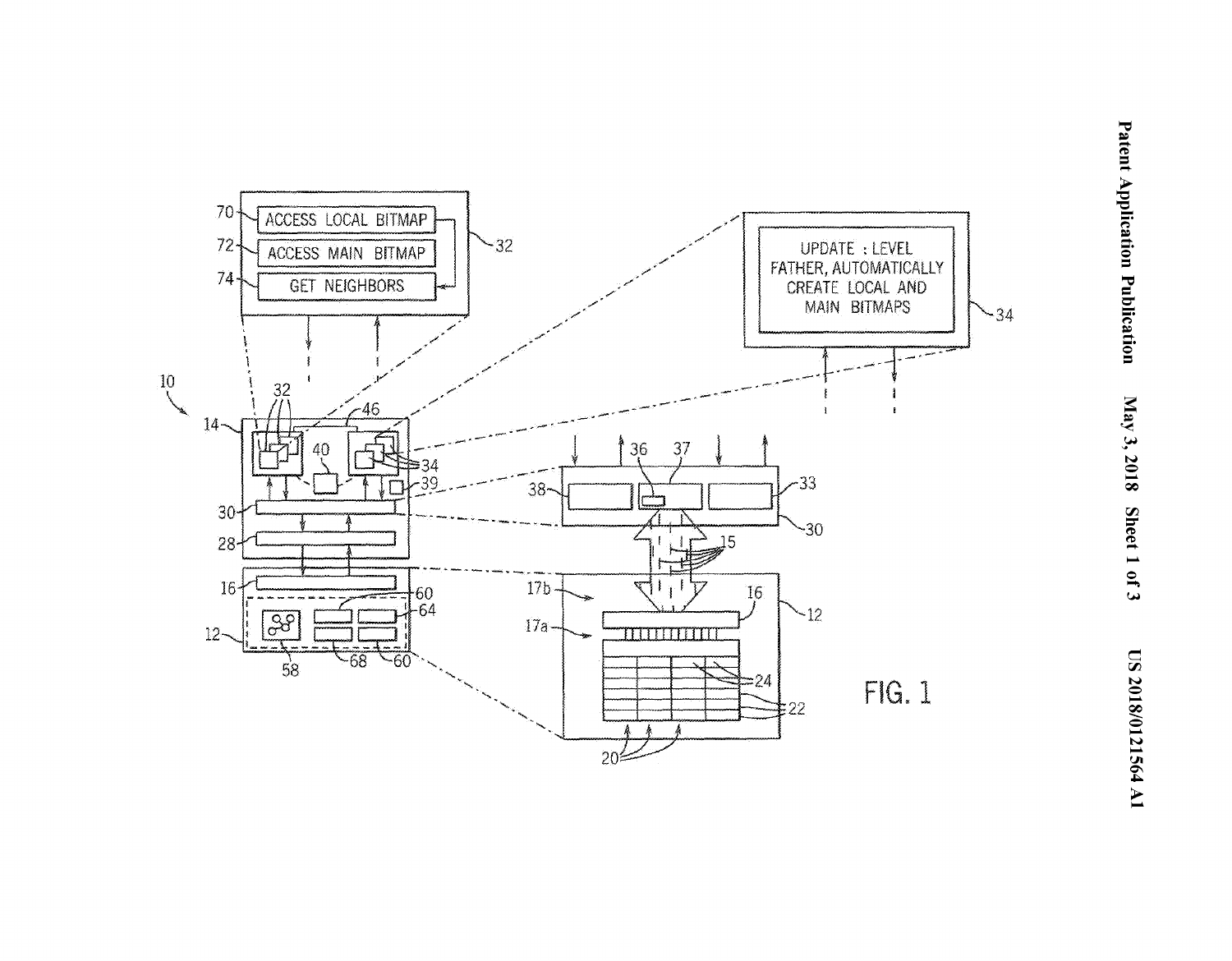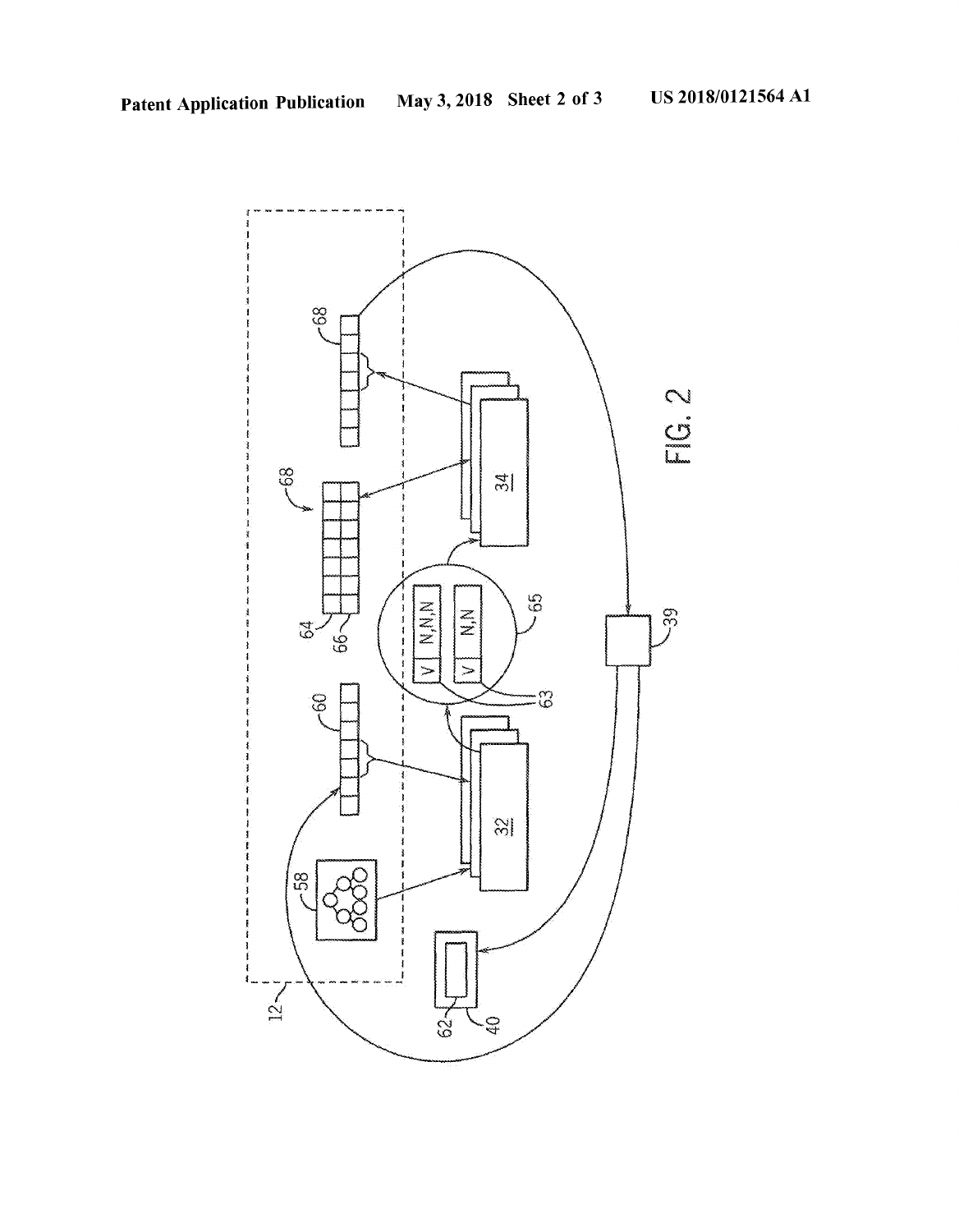

 $67$ 

 $67$ 

 $\check{67}$ 

 $67$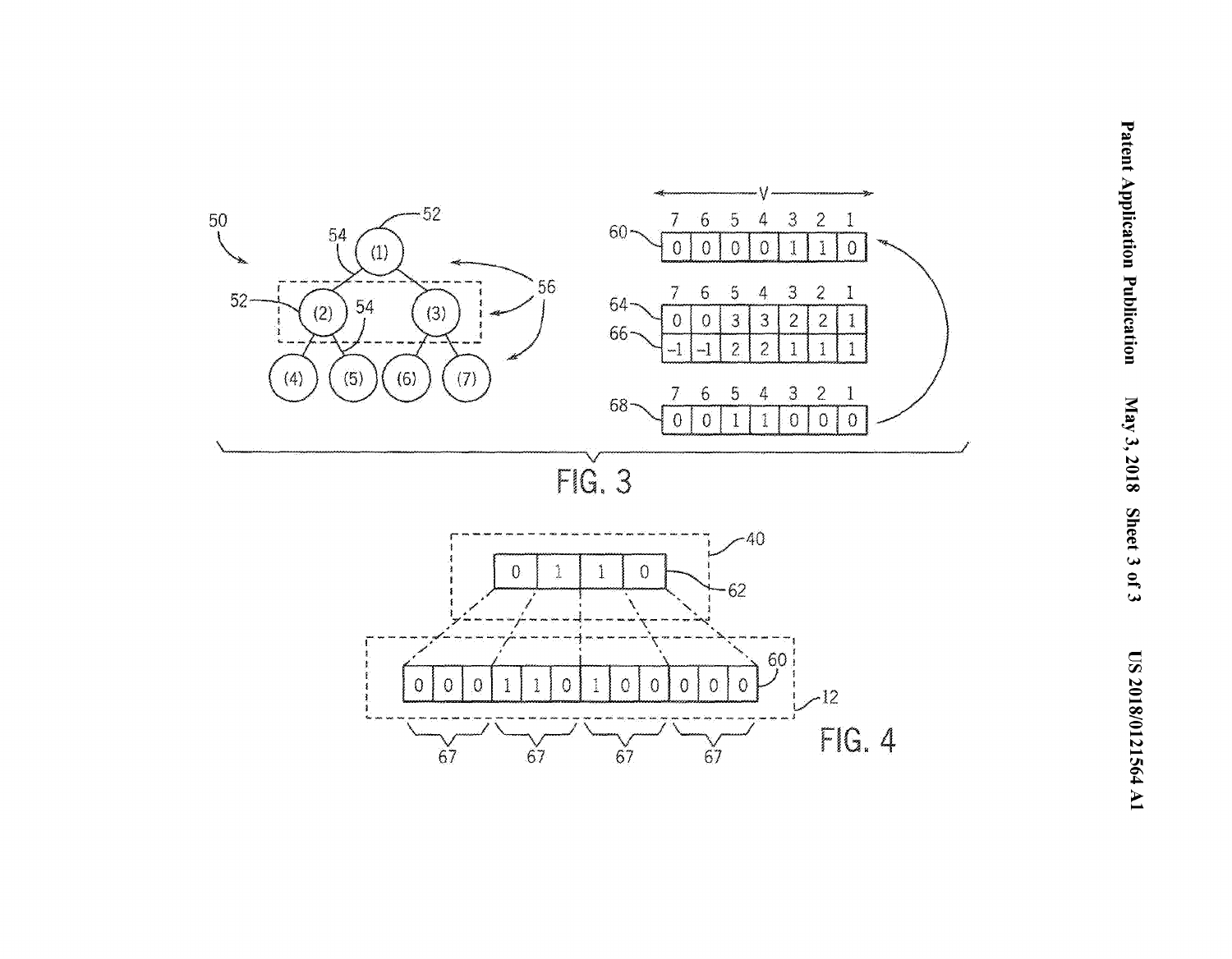#### **HIGH-SPEED GRAPH PROCESSOR**

STATEMENT REGARDING FEDERALLY SPONSORED RESEARCH OR DEVELOPMENT

**[0001]** 

#### CROSS REFERENCE TO RELATED APPLICATION

**[0002]** 

#### BACKGROUND OF THE INVENTION

**[0003]** The present invention relates to a computer architecture, and in particular, to a computer architecture suitable for problems such as the processing of large, sparse graphs. **[0004]** A graph is a data structure describing a set of vertices (nodes) interconnected by edges to form a network. Graphs provide a useful model of many real-world structures, for example, relationships between webpages (where the vertices describe webpages and the edges links between webpages) or individuals in a social network (where the vertices describe individuals and the edges describe their friends or interests). Graphs are also used in the fields of neural networks and bioinformatics.

**[0005]** The processing of graphs may be used to answer questions such as: what are the closest connections between two vertices, or what vertices share a particular set of common connections, and the like. Such processing may employ a "breadth first" or similar search to explore the graph moving among vertices according to their edge connections.

**[0006]** Graph data structures can quickly become large making graph processing slow. Currently, the social networking site of Facebook is described by a graph with over 1 billion vertices and more than 1 trillion edges.

#### SUMMARY OF THE INVENTION

**[0007]** The present invention provides a specialized processor suitable for processing graphs and similar data structures. In this regard, the inventors have recognized that graph processing speed is fundamentally limited by delays in transferring graph data between the memory and processor, a transfer that is exacerbated not only by the large size of the graphs but also by their sparseness which results in random and data dependent memory access patterns that prevent effective use of memory caches to speed data transfer.

**[0008]** For this reason, the present invention provides an architecture that closely couples a high-bandwidth, small access granularity memory (for example, a three-dimensional "memory cube") and a dedicated parallel processor, the latter providing parallel "mapping" and "reducing" that may operate on independent memory channels of the memory, greatly reducing the memory bottleneck for search operations on sparse graphs and the like.

**[0009]** Initial evaluation of this architecture suggests speed gains in the GRAPH500 benchmark of more than three times compared to standard computer architectures using graphs with a scale of 26 and edge factor of 16. Graph scale is the number of vertices in the graph and edge factor is the ratio between the total number of edges and the total number of vertices.

**[0010]** Specifically, the present invention provides a graph processor using a memory closely coupled to a set of independent processing circuits. The memory supports multiple independent memory channels for reading and writing memory data and is adapted to hold a graph data structure describing vertices connected by edges. The independent processing circuits communicate with the memory and program to search through the vertices of the graph data and include: (a) a first set of independent processing circuits operating to identify neighbors to a current frontier of the search by accessing the graph data structure; and (b) a second set of independent processing circuits operating to receive the identified neighbors and determine a new frontier by accessing the result data.

**[0011]** It is thus a feature of at least one embodiment of the invention to make use of high-bandwidth, fine granularity memory architectures, such as three-dimensional memory, to provide a processor well adapted to searches on sparse graphs by using multiple processing circuits associated with the multiple memory channels that may operate in parallel using the different small data accesses.

**[0012]** Multiple of the first set of independent processing circuits may identify neighbors of different portions of the current frontier simultaneously and multiple of the second independent processing circuits may identify portions of the new frontier simultaneously.

**[0013]** It is thus a feature of at least one embodiment of the invention to provide a graph searching process into components that can be made independent with respect to memory access to fully exploit the bandwidth of the memory.

**[0014]** The data accessed in the memory by the first set of independent processing circuits may be disjoint in memory from the data accessed by the memory by the second set of processing circuits for simultaneous access.

**[0015]** It is thus a feature of at least one embodiment of the invention to prevent memory access conflicts between the first and second set of independent processing circuits, for example, as distinct from memory dependence conflicts resulting from one process needing to wait for data produced by another process.

**[0016]** The first and second sets of independent processing circuits may operate on frontiers of a single level of vertices at a time, where a level is determined by edge distance from a source vertex.

**[0017]** It is thus a feature of at least one embodiment of the invention to provide a level "synchronize" process eliminating the complexity of out-of-order processing to provide a simple architecture.

**[0018]** At the conclusion of the calculation of the current frontier and new frontier for a level, the new frontier level determined by the second set of independent processing circuits may become the current frontier used by the first set of independent processing circuits for a succeeding level.

**[0019]** It is thus a feature of at least one embodiment of the invention to provide a recursive search approach simplifying architecture definition.

**[0020]** The second set of independent processing circuits may further write to the result data acquired during the search to the memory.

**[0021]** It is thus a feature of at least one embodiment of the invention to provide an architecture that can perform arbitrary data collection during a searching process using the second set of independent processors.

**[0022]** The result data may be distance for each vertex from a source vertex at which the search started and a father vertex for each vertex.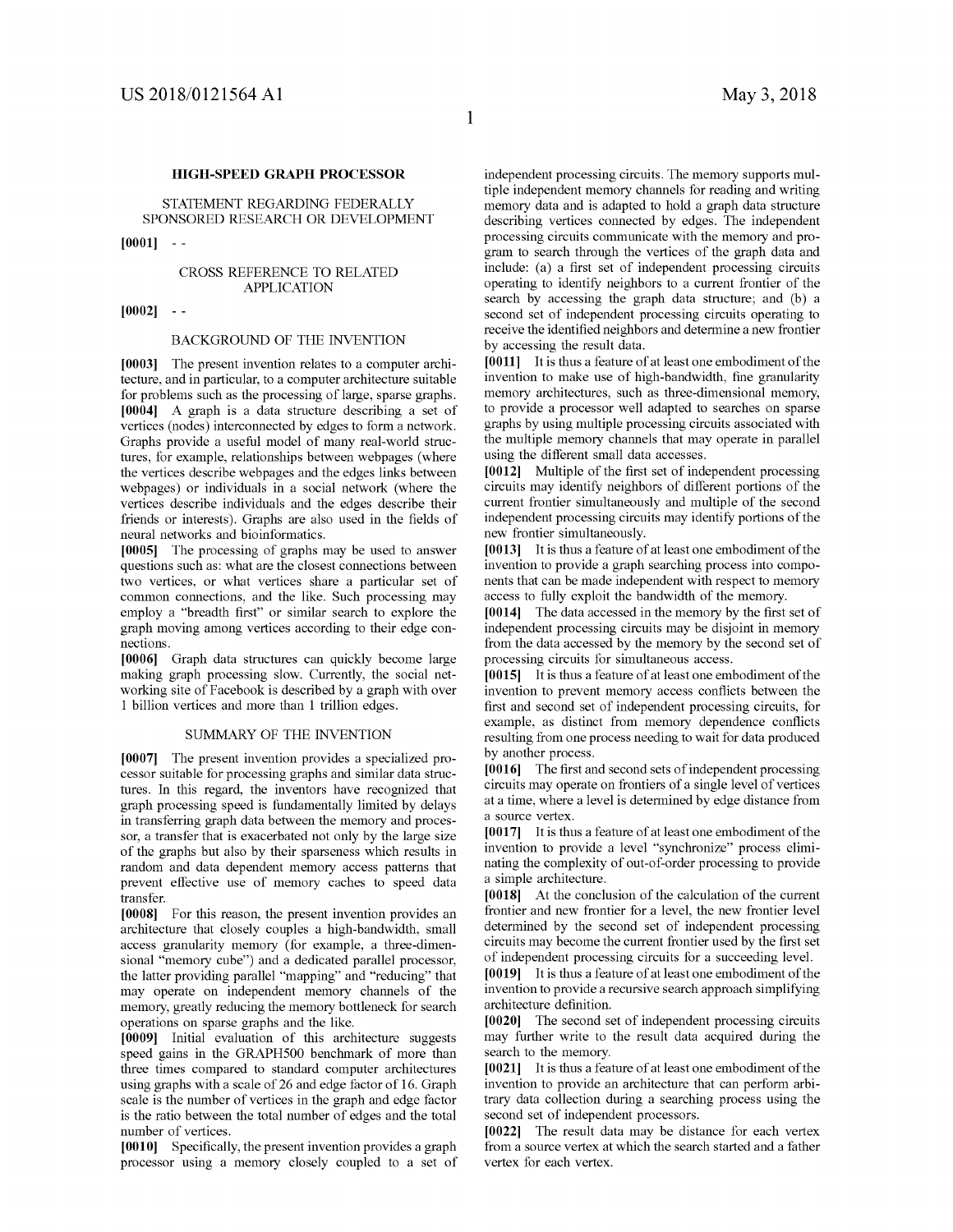[0023] It is thus a feature of at least one embodiment of the invention to provide a common operation on graphs of determining edge-based distances between nodes.

**[0024]** The memory further holds a bit vector describing the current frontier and a bit vector describing a next frontier in the search and wherein the first set of independent processing circuits reads the current frontier bit vector to identify vertices in the frontier, and the second set of independent processing circuits writes to the new frontier bit vector based on the identified neighbors that have not been searched.

[0025] It is thus a feature of at least one embodiment of the invention to provide simple data structures representing search frontiers that can be accessed in portions using the fine granularity of the memory facilitating parallel operation. Ideally the bit vector is greater than the smallest access page of the memory times the number of independent processor circuits in the first or second set. In this way each of the processors can be fully exploited in parallel for processing the bit vector.

**[0026]** The second set of independent processing circuits may write result data associated with each vertex in the next frontier and may determine which of the identified neighbors have not been searched using the result data for those vertices.

[0027] It is thus a feature of at least one embodiment of the invention to allow the result data to both record results and to separate identified neighbors determined by the first set of independent processors from the next frontier by eliminating identified neighbors that already have results.

**[0028]** The graph processor may provide a local memory smaller in size than the high-bandwidth memory holding a compressed bitmap smaller than the current frontier bitmap having bits representing compressed form of the frontier bitmap and wherein the first set of independent processing circuits identifies neighbors to a current frontier of the search by first accessing the compressed bitmap and then accessing the frontier bitmap only if the compressed bitmap indicates a set bit will exist in the predetermined range of the frontier bitmap.

[0029] It is thus a feature of at least one embodiment of the invention to reduce the need to consume memory bandwidth by examining a small local memory to determine whether a bitmap in memory needs to be accessed.

**[0030]** The bits of the compressed bitmap may represent the logical OR of different predetermined ranges of the frontier bitmap.

[0031] It is thus a feature of at least one embodiment of the invention to provide a simple lossy compression system that positively indicates when the bitmap in memory need not be accessed.

**[0032]** The second set of independent processing circuits operates to atomically update the new frontier bit vector and the compressed bit vector.

[0033] It is thus a feature of at least one embodiment of the invention to provide a highly parallel operating environment that can use the memory to resolve data access conflicts.

**[0034]** The channels of the memory may communicate serial packets tagged with respect to the independent processing circuit making the access request.

[0035] It is thus a feature of at least one embodiment of the invention to provide a mechanism for high-speed asynchronous access to the memory reducing queuing waits.

**[0036]** The number of independent processing circuits may be no less than the number of independent memory channels.

**[0037]** It is thus a feature of at least one embodiment of the invention to fully utilize the multiple channels of memory. **[0038]** The memory may be a three-dimensional memory employing through-silicone-vias.

**[0039]** It is thus a feature of at least one embodiment of the invention to provide a memory that may be closely integrated into the architecture of the present invention by employing a highly dense memory array.

**[0040]** These particular objects and advantages may apply to only some embodiments falling within the claims and thus do not define the scope of the invention.

#### BRIEF DESCRIPTION OF THE DRAWINGS

**[0041]** FIG. **1** is a block diagram of the architecture of the present invention showing a processing unit coupled to a high-bandwidth memory and indicating in several exploded details, the independent mapper elements and reducer elements and an interconnect operating between the mapper elements and reducer elements and the high-bandwidth memory;

**[0042]** FIG. **2** is a dataflow representation of a single mapper element and reducer element showing the disjoint data used by each element permitting access-conflict-free parallel operation;

**[0043]** FIG. **3** is a logical representation of a simplified graph showing memory structures of a current frontier bitmap, a next frontier bitmap and a result array recording level and father information showing operation of the mapper elements and reducer elements implemented by the present architecture; and

**[0044]** FIG. **4** is a logical representation of a current frontier bitmap implemented with one layer of indirection for reduced memory access bandwidth consumption.

#### DETAILED DESCRIPTION OF THE PREFERRED EMBODIMENT

**[0045]** Referring now to FIG. **1,** a graph processor **10** of the present invention may provide for a high-bandwidth memory **12** closely coupled to a processor unit **14,** for example, incorporated into the same integrated circuit or adjacent integrated circuits for high-speed communication.

**[0046]** The high-bandwidth memory **12** may provide data access through multiple independent lanes **15** (being logical channels that may differ from actual physical connections) using full-duplex packetized communication. Each packet can include a tag (for example, identifying the source of the memory access request and the destination for the accessed data) as well as a desired address of the data being accessed and may allow several different access granularities. In one embodiment the granularity may range from 16 bytes to 128 bytes of data. This ability to provide for adjustable and low granularity allows optimizing the data transfer to prevent the transfer of data that is not required for a calculation but that would otherwise be counted against the total bandwidth available between processor unit **14** and memory **12.** 

**[0047]** The independent links **15** may be implemented by a group of serializer/deserializer circuit (links) **16** communicating parallel data 17a with storage elements of the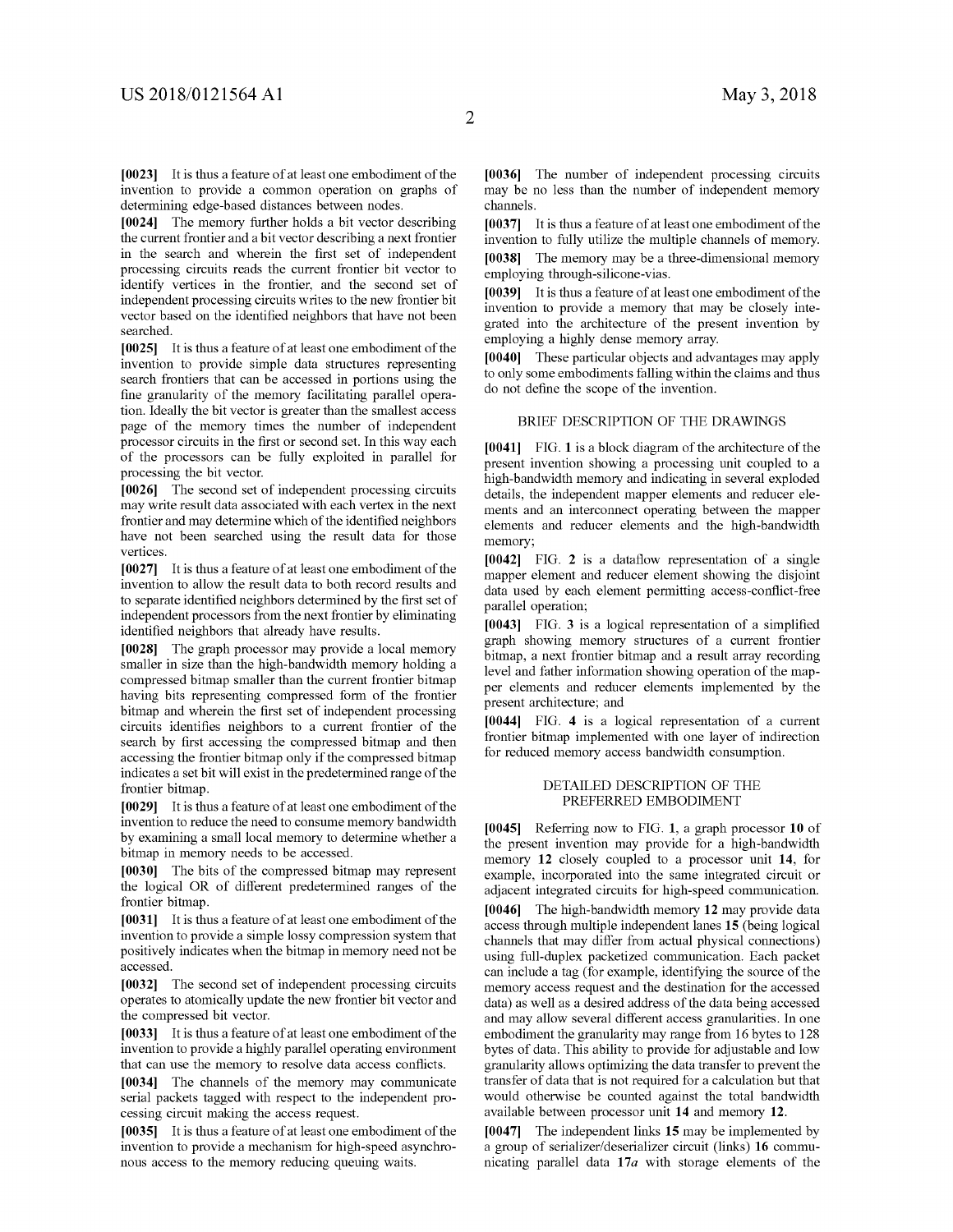memory **12** and translating the parallel data **17a** to or from serial packet data **17b** providing communication with the processor unit **14.** 

**[0048]** The memory **12** may be organized into multiple vaults **20** that can be simultaneously and independently accessed. The vaults **20** are divided into multiple banks **22**  providing memory cells connected using vertical (throughsilicone-vias) TSV technology and are each managed by a vault controller **24.** Addressing the memory **12** employs an address consisting of a vault address, a bank address, a random access row and colunm address (within a bank) and a byte address. The granularity of data exchange may be 16 bytes, 32 bytes, 64 bytes or 128 bytes controlled by the size of the bite address. Generally, each packet may provide data from only one vault **20.** 

**[0049]** In one embodiment, the high-bandwidth memory **12** may be a Hybrid Memory Cube (HMC) memory constructed according to the specifications of the Hybrid Memory Cube Consortium being a joint collaboration between Micron and Samsung working with a variety of other manufacturers with components commercially available from Micron under the tradename HMC Gen2 (HMC-15 G-SR). This device generally provides extremely high bandwidth (amount of data transfer per second) providing two links (memory channels) of full duplex communication each consisting of eight 15 gigabits per second lanes, and providing a total bandwidth of 30 gigabytes per second. Other HMC components can support up to 4 links, each with sixteen 30 gigabits per second lanes, and a aggregated bandwidth of 240 gigabytes per second.

**[0050]** The processor unit **14** will generally be a monolithic integrated circuit to provide for high-speed interconnection between its elements with short run lines but may be any similar structures including hybrid integrated circuits comprised of multiple interconnected integrated circuits assembled using integrated circuit technologies. The processor unit **14** is preferably a dedicated integrated circuit (for example, implemented using an FPGA) rather than the general-purpose computer processor.

**[0051]** The processor unit **14** provides two pools of independent processing circuits. The first pool comprises a set of independent mapper elements **32** and the second pool a set of independently reducer elements **34,** each which will be described in greater detail below. In this context, independence generally indicates that each of these mapper elements **32** and reducer elements **34** may execute in parallel. Generally, the number of mapper elements **32** and reducer elements **34** will be no less than the number of independent lanes **15** of the memory **12** to maximize the potential for data transmission.

**[0052]** The memory **12** connects to the processor unit **14**  using a shared memory controller **28** that converts the high-speed data from the lanes **15** to and from the memory **12** into parallel lower speed data compatible with the processor unit **14.** This shared memory controller **28** in turn communicates with interconnect circuit **30** which includes buffers and serves to dynamically match data received from the memory **12** in serial packet data **17b** associated with previous corresponding data requests from various mapper elements **32** and reducer elements **34,** to the appropriate requesting mapper element **32** and reducer element **34.** 

**[0053]** In this regard, the interconnect circuit **30** may provide for a downstream queue **33** receiving write requests or read requests from the mapper elements **32** and reducer elements **34** which are then provided to a command buffer **37.** Each of these requests includes a tag identifying the particular mapper element **32** or reducer element **34** originating the request. The command buffer **37** logs the tags associated with those requests in a tag memory **36** and the downstream queue **33** buffers those requests as necessary.

**[0054]** Data received from the memory controller **28** by an upstream queue **38** of interconnect circuit **30** (which may also buffer this data) is then passed to the command buffer **37** for matching to a tag in the received data packet using the tags of tag memory **36.** This matching allows the interconnect circuit **30** to forward this received data to the requesting mapper element **32** or reducer element **34.** As data is received from the memory **12,** the tags in tag memory **36** are retired so that the tag memory **36** may be small and buffers are emptied. In this respect, the command buffer **37** of the interconnect circuit **30** serves as a router to ensure that data is correctly provided between individual mapper elements **32** and reducer elements **34** and memory **12** while allowing flexible transmission using a packet system.

**[0055]** As well as communicating data through the interconnect circuit **30,** each of the mapper elements **32** and reducer elements **34** may also communicate directly with each other over a dedicated internal on-chip bus **46** that will be described further below. In addition, each of the mapper elements **32** may read from a local memory **40** as will be described below. This local memory **40** is on the same integrated circuit as the mapper elements **32** and reducer elements **34** for high-speed communication and serves to minimize unnecessary communication with the main memory **12.** 

**[0056]** The processor unit **14** may also include sequencing logic **39** that will serve to advance the searching process in a synchronized fashion through levels as will be described. **[0057]** Referring now to FIGS. **1-3,** the mapper elements **32** and reducer elements **34** may be figured to process a graph **50** logically represented as a set of vertices **52** (in this example labeled (1)-(7) of number V) connected by edges **54.** A search may be conducted of the graph **50** starting with a search vertex (labeled (1)) and proceed through various levels **56** determined by the number of edges **54** separating the vertices **52** of the graph **50** from the source vertex (1 ). The graph **50** may be represented in the memory **12** by a graph description **58,** for example, providing a listing of graph vertices **52** and their associated edges **54.** In one nonlimiting example, the graph description **58** may be in the form of an adjacency list which provides pointers associated with each vertex **52** that point to different segments of an adjacency array describing each neighbor vertex of vertex **52** connected by an edge **54.** Other representations are also contemplated.

**[0058]** In conducting a search of the graph **50,** the mapper elements **32** rely on a current frontier bitmap **60** stored in memory **12** providing a bit for each vertex **52** in the graph **50** that represents a frontier in expanding the search of the graph **50.** The current frontier bitmap **60** has a size equal to the number of vertices V in the graph **50**. Logical bits of the current frontier bitmap **60** are set if the vertex **52** is in the current search frontier representing the boundary between the vertices that have been searched and those that have not been searched.

**[0059]** Multiple mapper elements **32** may read the graph description **58** and the current frontier bitmap **60** in parallel (without data dependency conflicts) because the access is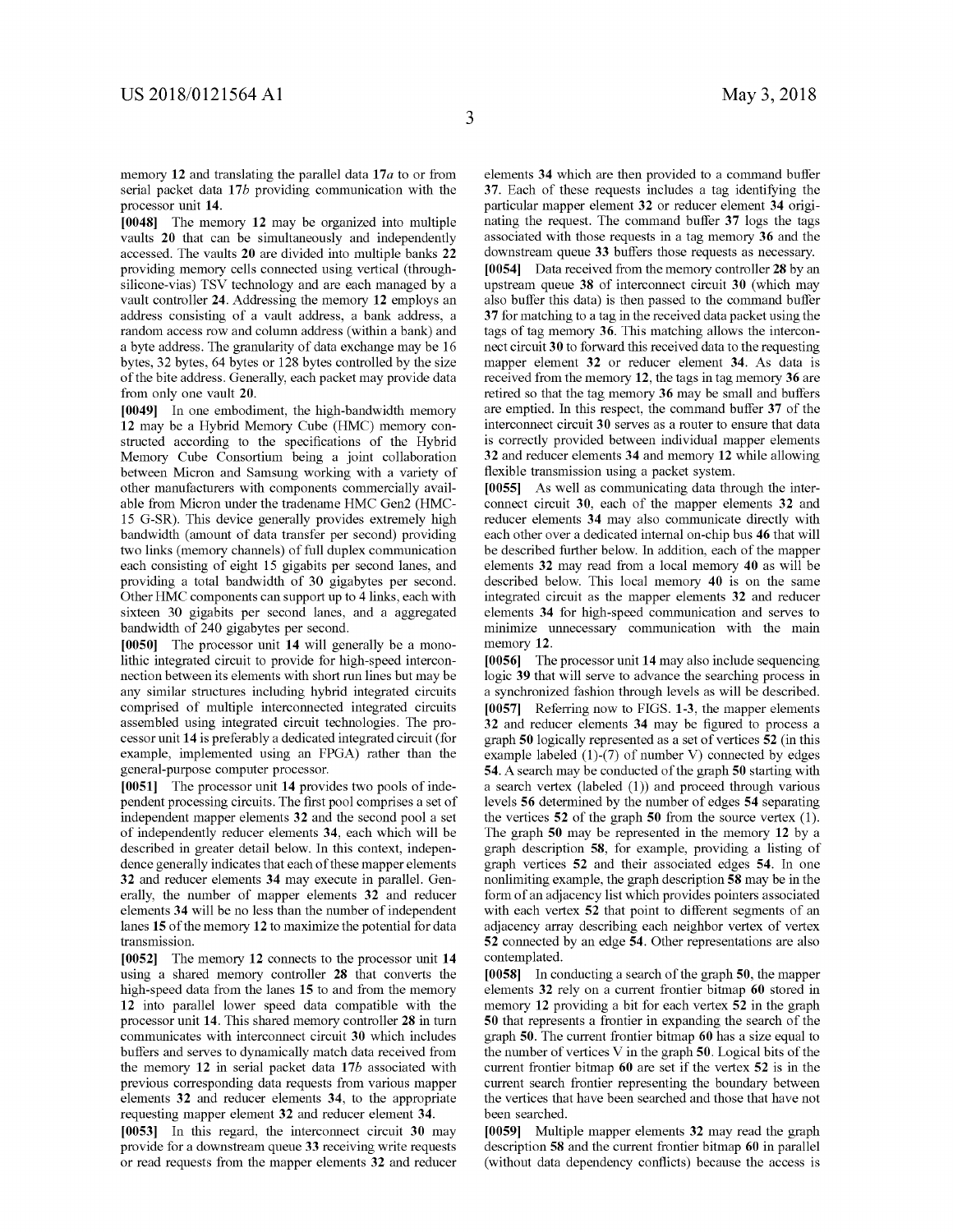limited to reading. Generally too, each mapper element **32**  will read only a portion of the current frontier bitmap **60**  taking advantage of the small access granularity of the memory **12** to preserve memory bandwidth.

**[0060]** Using the graph description **58** and the current frontier bitmap **60,** each mapper element **32** will a create neighbor lists **63** associating a given vertex indicated by the current frontier bitmap **60** with all other vertices to which it is connected by means of edges **54.** As will be described below, these neighbor lists **63** are buffered in a pool **65**  directly accessible to the reducer elements **34** over the on-chip bus **46** and thus do not require access to the memory **12** for writing.

**[0061]** The reducer elements **34** also communicate with the memory **12,** but with data structures that are disjoint from the data structures accessed by the mapper elements **32**  so that there are no data access conflicts that would slow down the reading or writing of this data. In particular, the reducer elements **34** read the neighbor lists **63** and also may read and write a results vector **69** based on the search. As will be discussed below, the results vector **69** may be the desired results of the search of the graph **50;** however, the results vector **69** is also used in the process of identifying a next frontier bitmap **68** by the reducer elements **34** and thus provides two functions.

**[0062]** In one embodiment, the results vector **69** may be composed of level vector **64** and father vector **66** each providing an integer value for each vertex **52** in the graph **50.**  The level vector **64** will store the level of the each particular vertex **52** in the graph **50** and the father vector **66** will store the father of the each particular vertex **52** as deduced during this searching process. Other results can also be accumulated during the searching process and the invention should not be considered limited to this particular result.

**[0063]** Multiple reducer elements **34** may read the neighbor lists **63** from the pool **65** and by reading the results vector **69** may determine which of the neighbors in neighbor lists **63** are new un-searched vertices **52** (and thus not having any results in the results vector **69)** and therefore are part of the next frontier bitmap **68** describing the expansion of the search. For this level, for each un-searched vertice **52,** a level (being the distance from the source vertex  $v_n$  and the un-searched vertex **52)** is determined and a father vertex **52**  to the uncertain vertex **52** is determined to populate the level vector **64** and father vector **66** for those on searched vertices **52.** 

**[0064]** Once the steps are complete, the next frontier bitmap **68** will then become the current frontier bitmap **60**  and the sequencing logic **39** advances all mapper elements **32** and reducer elements **34** to the next level.

**[0065]** Referring now to FIGS. **1** and **3,** each mapper element **32** may execute in a pipeline a set of operations, the first of which is indicated by process blocks **70** and **72** to identify each vertex **52** in the level **56** of the current frontier using the current frontier bitmap **60.** Assuming the current level **56** being processed includes vertices (2) and (3), the current frontier bitmap **60** will show a set of zeros except for positions 2 and 3. While the mapper elements **32** may directly access the current frontier bitmap **60** for this purpose, the present invention contemplates that memory **12**  bandwidth may be preserved by first consulting a compressed bitmap **62** held in local memory **40** as indicated by pipeline block **70.** 

**[0066]** As shown in FIG. **4,** each bit of the compressed bitmap **62** may map multibit portions **67** of the current frontier bitmap **60** stored in memory **12** by performing a logical OR of the bits in each portion **67** as indicated by pipeline block **70.** Thus, for example, a three-bit portion of bit vectors **60** having values 000 will map to a single value of O in the corresponding bit of the compressed bitmap **62.**  Similarly a three-bit portion of the current frontier bitmap **60**  having value 010 (or values 001, 011, 100, 110, or 111) will map to a single value of 1 in the corresponding bit of the compressed bitmap **62.** 

**[0067]** By reviewing the compressed bitmap **62,** access to the current frontier bitmap **60** in memory **12,** per pipeline block **72,** may be completely avoided if the compressed bitmap **62** for the portions of current frontier bitmap **60** of interest, shows a value of zero. Otherwise, bitmap **60** in memory **12** is accessed at pipeline block **72** to determine exactly which vertices **52** are in the relevant portion of the current frontier bitmap **60.** In a sparse graph **50,** access to memory **12** may be frequently avoided.

**[0068]** At pipeline block **74,** for each bit that is set in the current frontier bitmap **60** representing a frontier vertex **52**  on the current search frontier through the graph **50,** the graph description **58** is examined to identify all neighbor vertices to that given vertex **52.** So, for example, for vertex (2) in the current level, neighbor vertices (4) and (5) would be identified. This set of linked vertices (vertex (2) linked to vertices (4) and (5)) provides a neighbor list **63** that is forwarded to the reducer elements **34** through a queue pool **65** that allows any available reducer element **34** to take any available neighbor list **63.** 

**[0069]** In contrast to the mapper elements **32,** the reducer elements **34** execute a single program step on each neighbor list **63,** looking at each neighbor vertex **52** to see if that vertex **52** has a corresponding entry (other than a null entry) in the results vector **69** ( either father vector **66** or level vector **64)** indicating that this vertex **52** has already been reviewed in the searching process. For this purpose the results vector **69** will normally be initialized to null values. If there is other than a null entry for particular neighbor vertex **52,** the reducer element **34** writes to the next frontier bitmap **68** a value of one indicating that this neighbor vertex **52** is in the next frontier to be analyzed. The reducer element **34** also writes the level of that vertex **52** into the level vector **64** (being level 2 for vertices (4) and (5)) and the father vertex of those neighbor vertices **52** into the father vector **66**  (being vertex  $(2)$  for vertices  $(4)$  and  $(5)$ ) being the vertex associated with the neighbor in the neighbor list **63.** This process is repeated for each of the set bits of the current frontier bitmap **60.** 

**[0070]** At the conclusion of the operation of the mapper elements **32** and reducer elements **34** for a given level, the level is incremented after the sequencing logic **39** and the current frontier bitmap **60** are replaced with values of the next frontier bitmap **68.** This can be done, for example, without access to the memory **12** by simply swapping address pointers. During this swapping, the mapper elements **32** and reducer elements **34** are restrained from further processing of the next level, for example, by flag bits or the like controlled by the sequencing logic **35.** At the same time the compressed bitmap **62** is updated. This updating may be done atomically with the updating of the next frontier bitmap **68** to avoid inconsistencies between the compressed bitmap **62** and the next frontier bitmap **68.**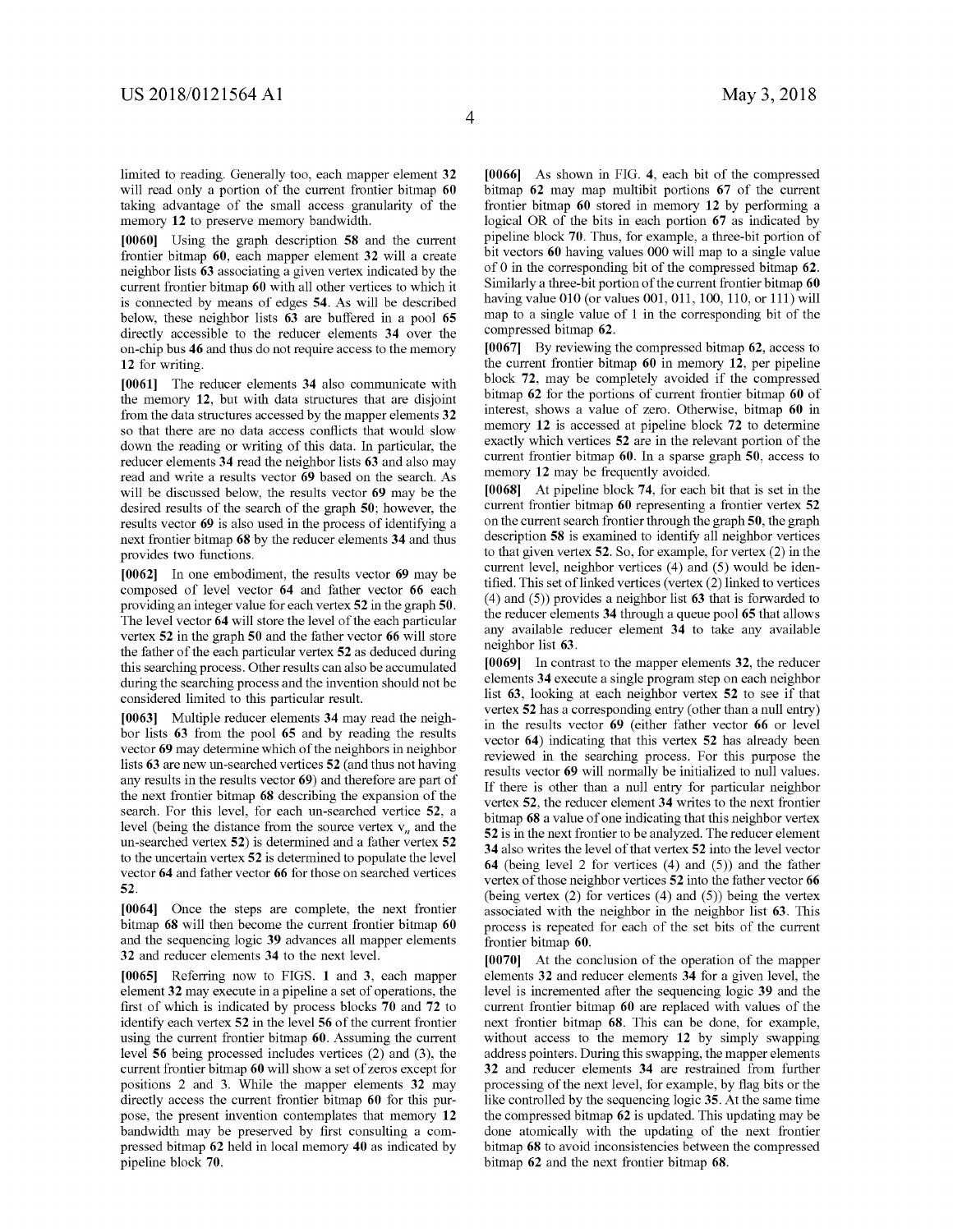**[0071]** The sequencing logic **39** moves through levels until the entire graph **50** is searched as may be determined by testing whether every value of results vector **69** has a non-null value.

**[0072]** The above process implements a "breadth first search" (BFS) to determine father nodes and levels for all vertices **52.** It will be appreciated that this same search strategy may be used for a variety of other graph operations and that this architecture is not limited to particular graph operations.

**[0073]** Certain terminology is used herein for purposes of reference only, and thus is not intended to be limiting. For example, terms such as "upper", "lower", "above", and "below" refer to directions in the drawings to which reference is made. Terms such as "front", "back", "rear", "bottom" and "side", describe the orientation of portions of the component within a consistent but arbitrary frame of reference which is made clear by reference to the text and the associated drawings describing the component under discussion. Such terminology may include the words specifically mentioned above, derivatives thereof, and words of similar import. Similarly, the terms "first", "second" and other such numerical terms referring to structures do not imply a sequence or order unless clearly indicated by the context.

**[0074]** When introducing elements or features of the present disclosure and the exemplary embodiments, the articles "a", "an", "the" and "said" are intended to mean that there are one or more of such elements or features. The terms "comprising", "including" and "having" are intended to be inclusive and mean that there may be additional elements or features other than those specifically noted. It is further to be understood that the method steps, processes, and operations described herein are not to be construed as necessarily requiring their performance in the particular order discussed or illustrated, unless specifically identified as an order of performance. It is also to be understood that additional or alternative steps may be employed.

**[0075]** References to an integrated circuit refer to monolithic integrated circuits or integrated circuits assembled from multiple dies for example using through silicon vias micro bumps or the like providing compact packages for rapid communication

**[0076]** It is specifically intended that the present invention not be limited to the embodiments and illustrations contained herein and the claims should be understood to include modified forms of those embodiments including portions of the embodiments and combinations of elements of different embodiments as come within the scope of the following claims. All of the publications described herein, including patents and non-patent publications are hereby incorporated herein by reference in their entireties.

What we claim is:

- **1.** A graph processor comprising:
- a memory supporting multiple independent memory channels for reading and writing memory data, the memory adapted to hold a graph data structure describing vertices connected by edges; and
- a set of independent processing circuits communicating with the memory and program to search through the vertices of the graph data including:
- (a) a first set of independent processing circuits operating to identify neighbors to a current frontier of the search by accessing the graph data structure; and

(b) a second set of independent processing circuits operating to receive the identified neighbors and determine a new frontier as neighbors not previously in a current frontier.

**2.** The graph processor of claim **1** wherein multiple of the first set of independent processing circuits identifies neighbors of different portions of the current frontier simultaneously and wherein multiple of the second independent processing circuits identifies portions of the new frontier simultaneously.

**3.** The graph processor of claim **2** wherein data accessed in the memory by the first set of independent processing circuits is disjoint in memory from data accessed by the memory by the second set of processing circuits for simultaneous access.

**4.** The graph processor of claim **2** wherein the first set of independent processing circuits and second set of independent processing circuits operate on frontiers of a single level of vertices at a time, where a level is determined by edge distance from a source vertex.

**5.** The graph processor of claim **4** wherein at a conclusion of calculation of the current frontier and new frontier for a level, the new frontier level determined by the second set of independent processing circuits becomes the current frontier used by the first set of independent processing circuits for a succeeding level.

**6.** The graph processor of claim **1** wherein the second set of independent processing circuits further writes result data acquired during the search to the memory.

**7.** The graph processor of claim **6** wherein the result data is distance from a source vertex at which the search started and a father vertex for each vertex.

**8.** The graph processor of claim **1** wherein the memory further holds a bit vector describing the current frontier and a bit vector describing a next frontier in the search and wherein the first set of independent processing circuits reads the current frontier bit vector to identify vertices in the frontier and the second set of independent processing circuits writes to the new frontier bit vector based on the identified neighbors that have not been searched.

**9.** The graph processor of claim **8** wherein the second set of independent processing circuits further writes result data associated with each vertex in the next frontier and determines which of the identified neighbors have not been searched using the result data for those vertices.

**10.** The graph processor of claim **8** further including a local memory smaller in size than the memory and holding a compressed bitmap smaller than the current frontier bitmap having bits representing a compressed form of the frontier bitmap and wherein the first set of independent processing circuits identifies neighbors to a current frontier of the search by first accessing the compressed bitmap and then accessing the frontier bitmap only if the compressed bitmap indicates a set bit in the current frontier bitmap.

**11.** The graph processor of claim **10** wherein the bits of the compressed bitmap represent the logical OR of bits of the current frontier bitmap.

**12.** The graph processor of claim **10** wherein the second set of independent processing circuits operates to atomically update the new frontier bit vector and the compressed bit vector.

**13.** The graph processor of claim **1** wherein the memory provides at least sixteen independent full-duplex channels for reading and writing.